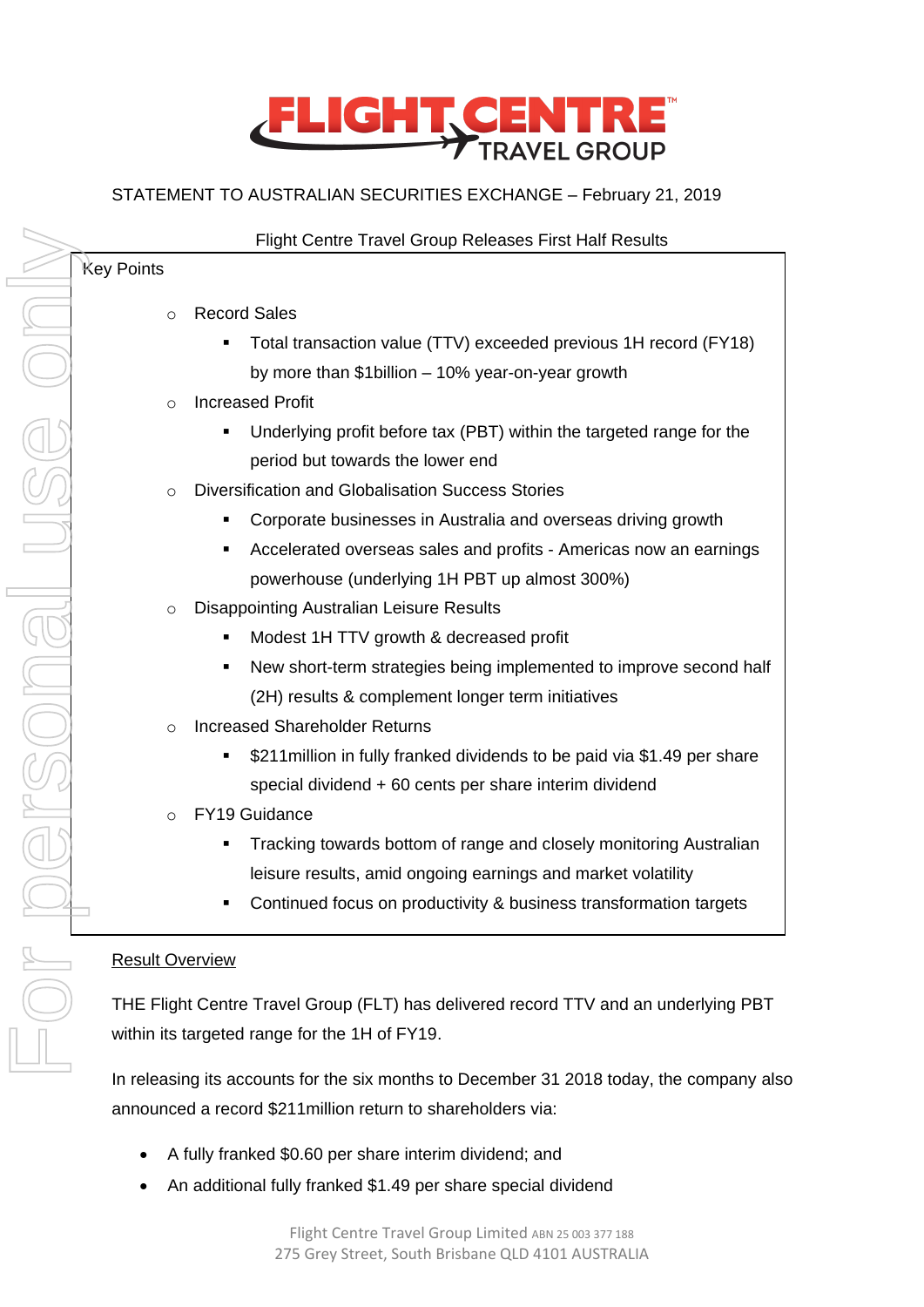The increased dividend payments, which will both be paid on April 12 2019 to shareholders registered on March 22 2019, reflect the company's solid 1H and underline its success in diversifying and globalising its business.

As expected, results for the period were underpinned by FLT's corporate travel business globally as it again:

- Cemented its position as a top-four global travel management company (TMC); and
- Underlined its ability to deliver strong and scalable organic growth in a sector that has significant future potential, given the market's size, FLT's emerging international footprint and its strong growth trajectory

FLT's globalisation strategy also delivered strong returns, with growth accelerating in the key Americas, Europe, Middle East and Africa (EMEA) and Asia markets during the 1H.

This helped the company surpass its previous 1H TTV record (set during the FY18 1H) by more than \$1billion and led to record profit contributions from FLT's international businesses.

Underlying PBT almost quadrupled in both the Americas and Asia and grew solidly in EMEA to help offset disappointing Australian leisure profits in a volatile trading climate and during the business engineering phase of the company's five-year transformation plan.

In releasing FLT's 1H results, managing director Graham Turner said: "Our achievements to date generally reflect a solid start to the year and also highlight some key emerging themes – firstly, our corporate model's strength and secondly, the globalisation of our operations.

"The corporate business, which is largely built around the FCM and Corporate Traveller brands, has a proven organic growth model that is highly scalable and highly productive.

"It is now in more than 20 countries and it is rapidly gaining share by attracting and retaining customers globally.

"During the 1H, corporate TTV increased 16% to \$4.2billion and grew by more than 30% in the USA and 20% in the UK and Europe, which are both top-five corporate markets globally.

"There are strong future prospects, given the business's trajectory, the model's strength and with its compelling customer offering, which we continue to invest in and enhance.

"FLT's globalisation is evidenced by more than 50% of 1H sales being generated overseas, by the sustainable growth that our businesses are delivering in the EMEA and the Americas and the improvements we are seeing in Asia.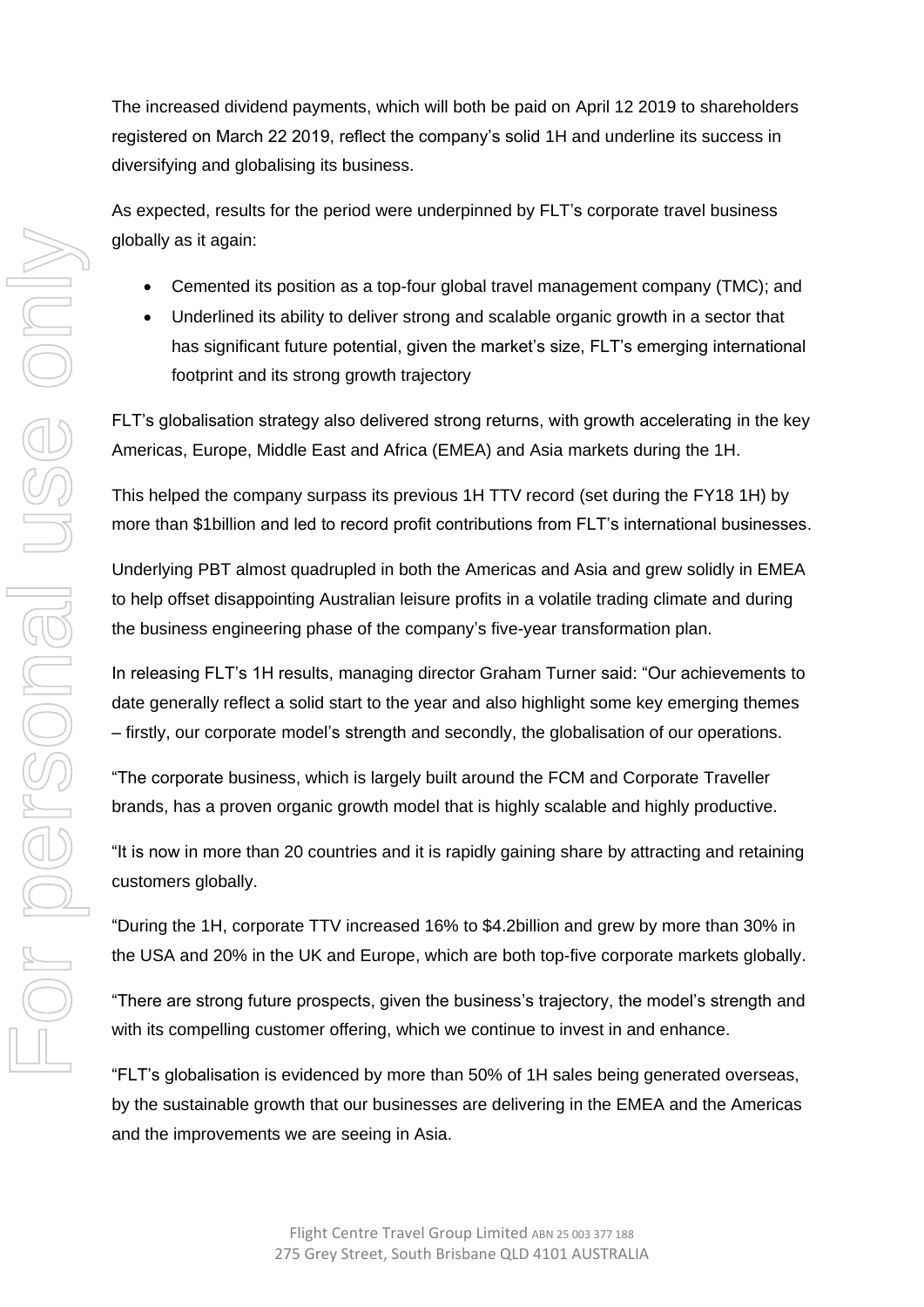"Both the EMEA and the Americas now sit alongside Australia as material contributors to group earnings, with the Americas, in particular, becoming an earnings powerhouse and delivering a \$32.6million 1H profit.

"Just two years ago, this business posted a \$6.7million 1H loss and the outlook for the future looks very bright."

## Financial Overview

Globally, 1H TTV increased by 10% to a record \$11.16billion as the company again surpassed its 7% compounding growth target through to the end of FY22.

Underlying PBT increased modestly to \$140.4million and was within FLT's targeted range for the period (\$140million-\$150million).

For the 1H, underlying PBT was adjusted to exclude three non-recurring items:

- A \$23.8million non-cash impairment relating to the Olympus destination management company (DMC)
- A \$2.56million gain on adoption of new revenue accounting standard AASB 15. This relates to the release of lump-sum and touring revenue that was deferred on transition to AASB 15; and
- A \$8.2million gain which has resulted from a change in revenue recognition within the global product area. Recent system enhancements mean that FLT can now capture and recognise some additional override revenue at the time of booking, as it typically does elsewhere in the business, rather than after the customer has travelled

Including these non-recurring items, FLT achieved a \$127.4million actual (statutory) PBT.

Net profit after tax (NPAT) was \$101.1million (underlying) or \$85million (actual).

As expected, revenue margin (revenue as a percentage of TTV) decreased as a result of ongoing business mix changes, specifically the growth in lower revenue margin businesses. Lower Australian leisure margins, linked to lower non-air attachment and increased discounting, also contributed.

Underlying cost margin\*, underlying costs as a percentage of TTV, improved from 11.6% during the FY18 1H to 11.1% to offset this revenue margin decrease as FLT made solid progress towards its 10% FY22 target.

This reflects the company's continued focus on cost containment and also its success in increasing consultant productivity, which has been a key global objective.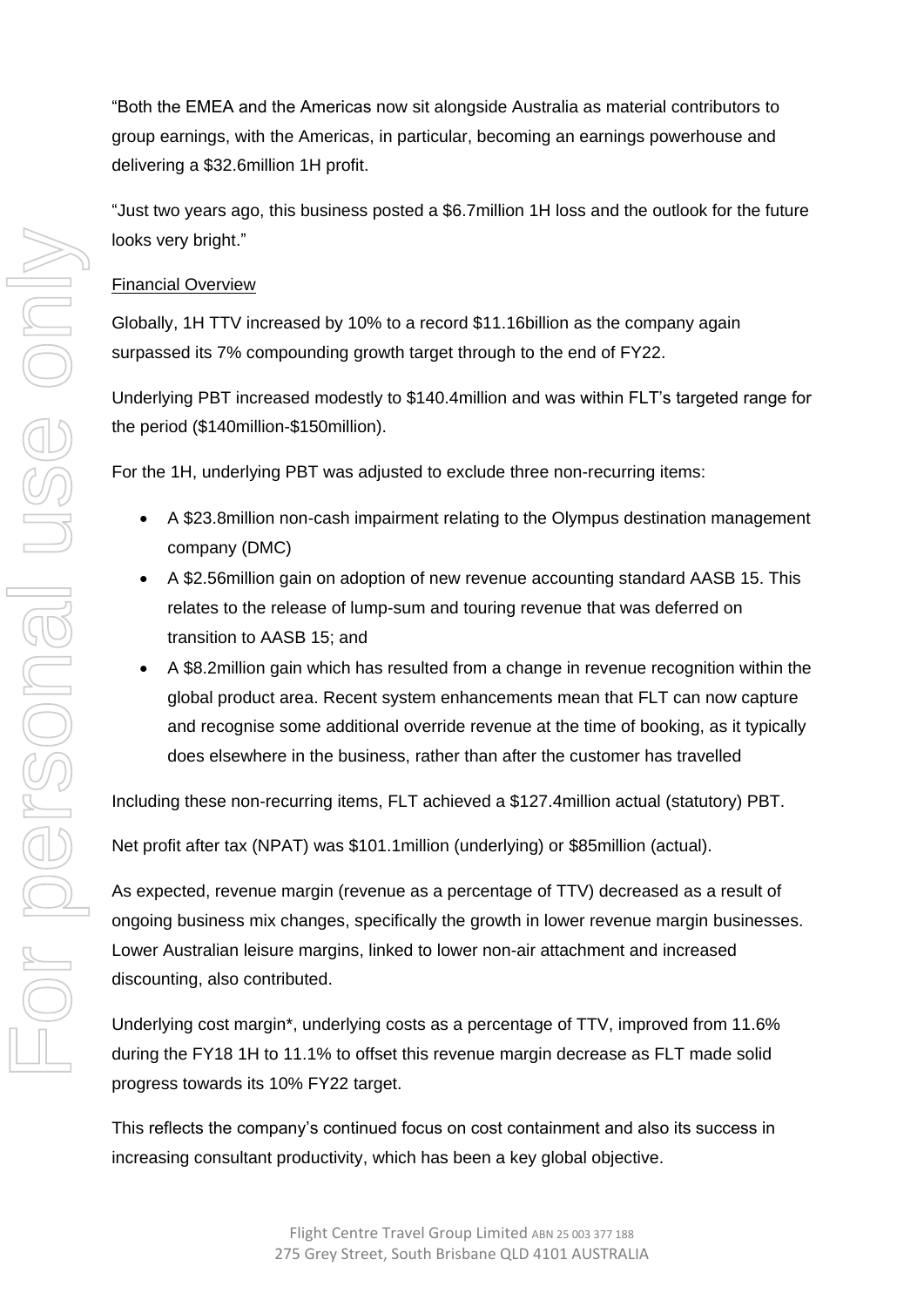Underlying costs increased about 5% or by 2.9% in constant currency (excluding impairment and touring cost of sales), while productivity, or TTV per person, increased by 7% globally.

To slow cost growth and improve efficiency, FLT continues to outsource and off-shore some business support functions. The company is also proactively using robotics and artificial intelligence (AI) tools to enhance consultant productivity and the customer experience.

Net margin, underlying PBT as a percentage of TTV, decreased to 1.26% (PCP: 1.37%), largely as a result of the lower Australian leisure profits during the 1H. Margin growth in the Americas, Asia and EMEA segments partially offset this decrease within the Australia/New Zealand segment.

#### **Segment Results**

FLT's evolving earnings profile, which has seen the corporate travel businesses in Australia and overseas and the international businesses in general drive recent growth, gained momentum during the 1H.

This was in line with expectations given:

- The company's growth trajectory in several large markets, including the USA
- Its expanding global corporate travel footprint, which has consistently delivered scalable organic growth; and
- The ongoing changes underway within its leisure businesses, particularly in Australia, and their adverse impact on short-term results

In all geographic segments, the company generated record TTV, with:

- The Australia/New Zealand business achieving 2% growth to \$6billion
- The Americas delivering 18% growth to almost \$2.5billion (22% of group TTV)
- The EMEA achieving 12% growth to \$1.6billion (about 15% of group TTV); and
- FLT's Asia businesses delivering 39% TTV growth to \$885million (8% of group TTV)

Growth in Australia/New Zealand was hampered by the relatively low increase in Australian leisure TTV.

Although same store sales increased, shop closures during the FY18 2H meant that leisure TTV growth was reasonably flat and driven by the online travel agency businesses (BYOjet and Aunt Betty), FX business Travel Money, the Travel Partners home-based agency business and by various specialist divisions within Flight Centre brand.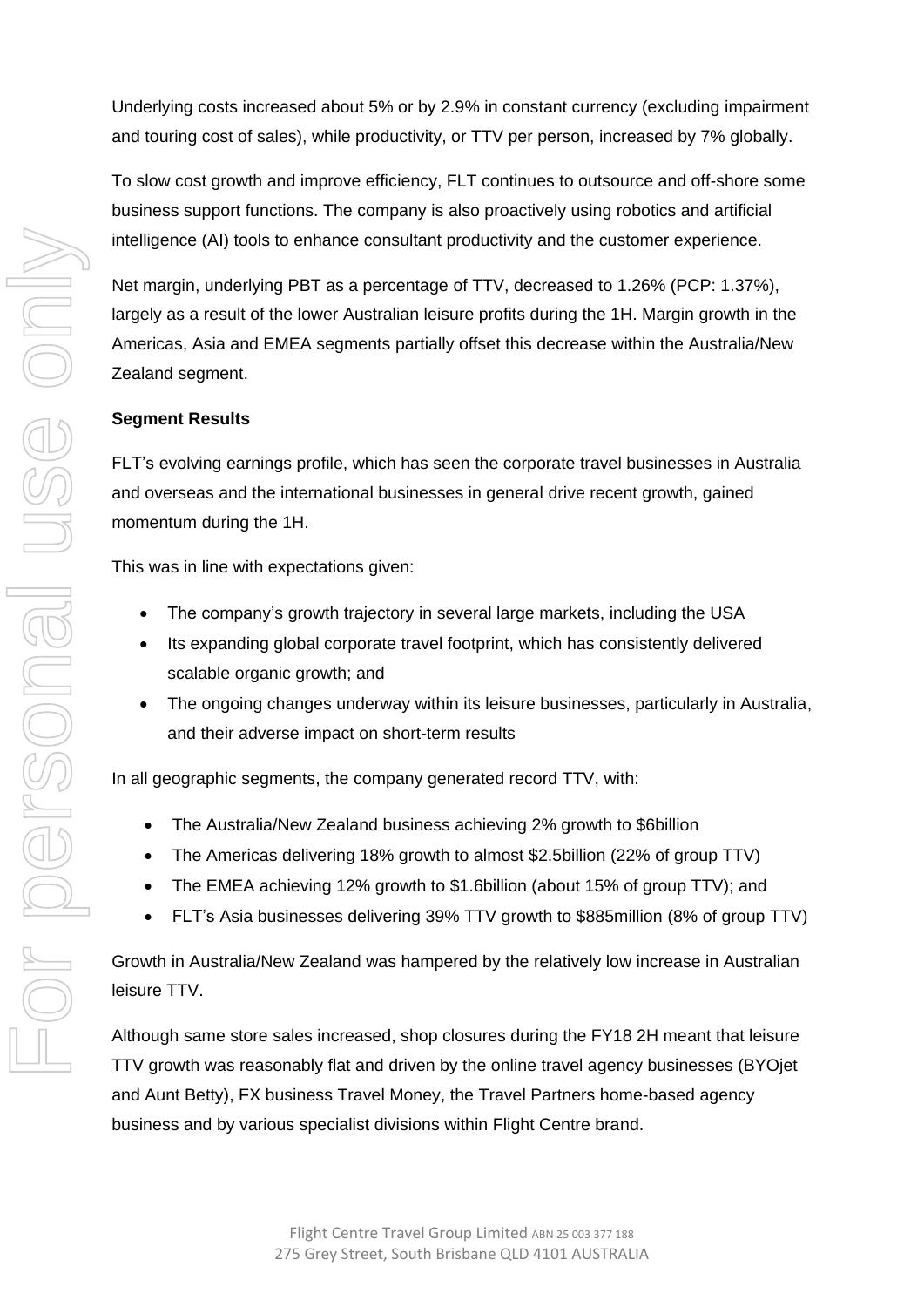Underlying PBT also increased strongly in all geographic segments, apart from Australia/New Zealand, with:

- The Americas and Asia businesses almost quadrupling their PCP contributions; and
- The EMEA businesses achieving 13% growth, despite the Brexit uncertainty in the UK, the investment in the FCM Germany start-up and the impact of credit-card legislation changes that came into effect in the FY18 2H

While overall PBT decreased in Australia/New Zealand, the New Zealand operation and the Australian corporate travel business both delivered record profits.

Other notable achievements within FLT's segments included:

- EMEA: The UK delivered further strong growth and became FLT's  $3<sup>rd</sup>$  country to surpass \$1billion in 1H TTV after Australia and the USA, while the Dubai-based United Arab Emirates business also performed strongly
- Americas: Although the corporate businesses again drove profit growth, the leisure and wholesale businesses delivered improved results during their seasonally weaker trading period. StudentUniverse, one of two leisure online travel agencies that currently ranks among FLT's top 10 businesses globally by TTV, achieved a record profit; and
- Asia: The India business, which has become  $FLT's 6<sup>th</sup>$  largest country in TTV terms, was a key contributor to overall 1H results and should deliver more than \$1billion in TTV during FY19

FLT's Travel Experiences Network (TEN) businesses are part of the "Other" segment in the company's accounts and include:

- Tour operators Top Deck Travel and Back-Roads Touring
- Hotel management company BHMA; and
- DMCs Buffalo Tours and Olympus

The established touring businesses delivered a strong 1H profit, with Top Deck on track to achieve its best profit result in three years.

As expected, BHMA contributed a modest loss during an expansion phase that has seen the business grow its portfolio to 23 properties in Thailand, Vietnam and Bali.

The DMCs delivered mixed trading results, with Asia-based Buffalo contributing a reasonable profit and Mexico-based Olympus a trading loss as the business has been negatively impacted by the loss of key customers, a decline in local Mexico sales and a change in local management. As announced previously, FLT has written down its Olympus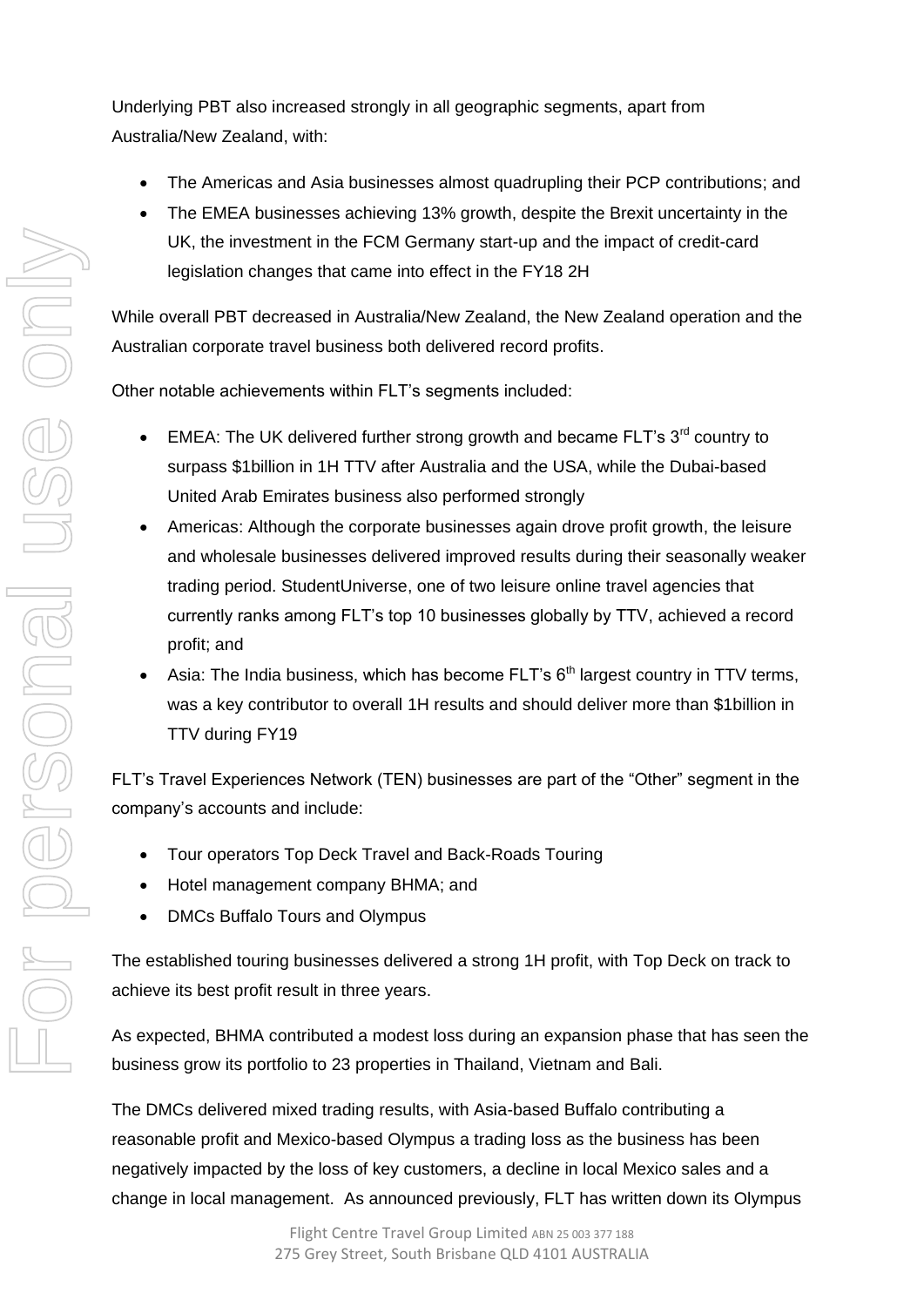investment and has incurred a \$23.8million non-cash impairment charge in its actual 1H results.

# Strategy & Business Transformation

FLT is now in the second year of a five-year business transformation program and is working towards achieving three specific targets through to the end of FY22:

- 1. 7% compounding annual TTV growth
- 2. A 10% underlying\* cost margin (excluding touring cost of sales); and
- 3. A return to a 2% net margin

After a clean-up phase during year-one, which saw the company remove or pivot various loss-making businesses, FLT has now entered a two-year business engineering phase that will take place across the three core divisions of corporate travel, leisure travel and the TEN.

Key objectives during the current phase include:

- Developing famous and distinctive brands that deliver a high quality and consistent customer experience across these three divisions; and
- Developing productive and efficient business models that deliver scalable growth (sustainable revenue and cost structures) in future years

Corporate transformation initiatives focus on globalisation, digital and technical investments, delivering integrated financial solutions, vertical integration in product and developing a workplace of the future for the company's people.

New and unique customer-facing systems and technology are being developed by FCM Labs, tech hubs that are now in place in Barcelona, Stockholm, Boston, Brisbane and Bangkok.

In the leisure sector in Australia, the company is developing three business streams targeting the mass market, premium travellers and the youth sector.

Leisure transformation initiatives that are currently underway include:

- FCB 2.0, a tailored program of enhancements for the Flight Centre brand in Australia
- Growth in new and emerging models, including independent contractors and affiliates, online and flash sale (vouchers); and
- Productivity and people, which includes specialisation, flexibility and retention programs and efficiency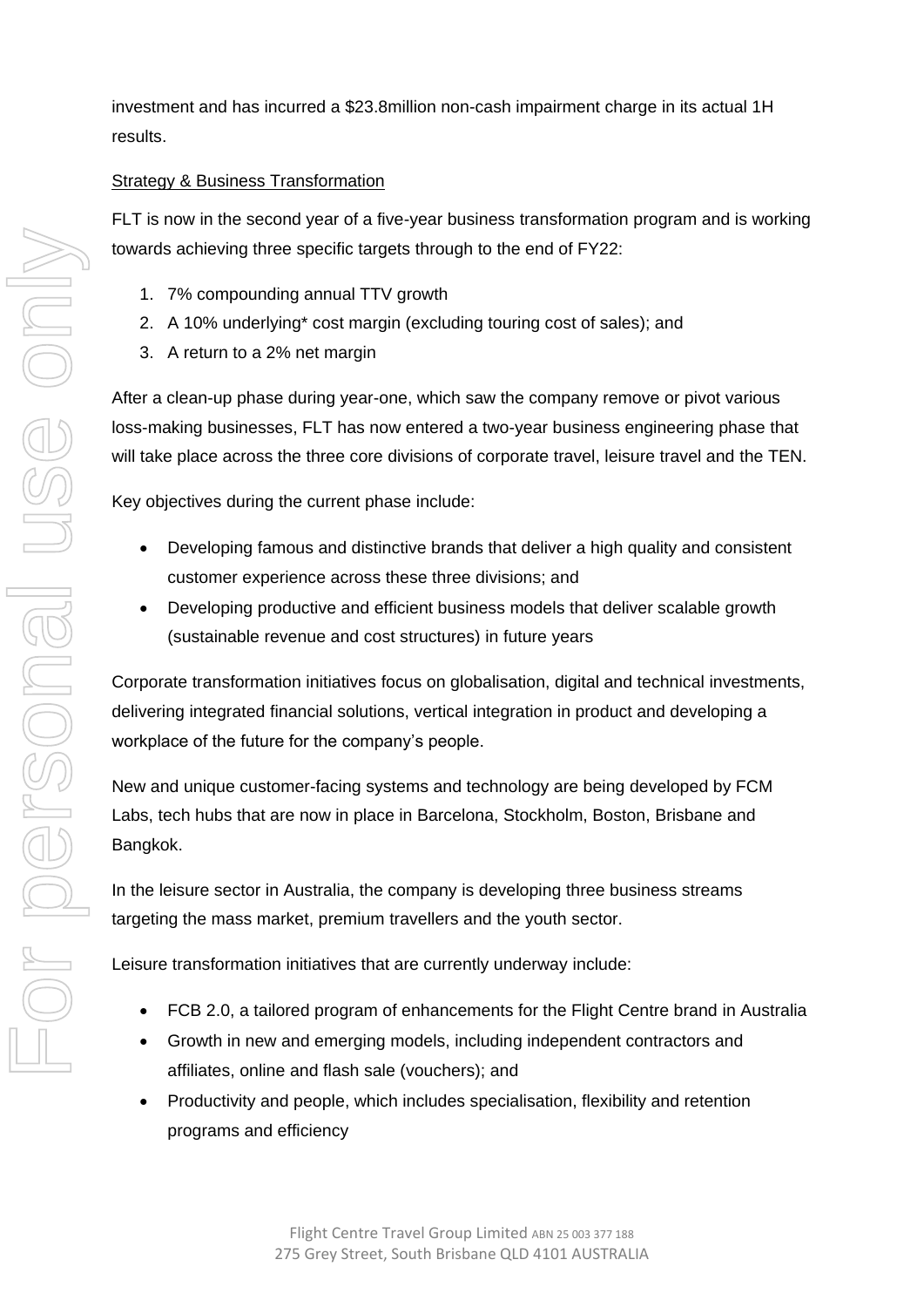The development of the FCB 2.0 program has been led by FLT chief digital officer Atle Skalleberg and the program focuses on improving Flight Centre brand's performance by developing or introducing:

- Lower cost self-service channels and capabilities, such as apps and websites
- Sales operations technologies with increased automation levels, including lead management tools like RedConnect, which is contributing to the strong US leisure turnaround
- A new membership program that will reduce customer acquisition costs, use data to personalise marketing and reduce friction in the consumer buying process
- Integrated trip management technologies like Umapped
- Improved marketing automation and retargeting systems and workflows; and
- Customer relationship management technologies

# **Outlook**

FLT is currently tracking towards the bottom of its guidance range for the full year (underlying PBT between \$390million and \$420million), largely as a result of the volatility it has experienced in Australia and within the leisure business in particular during the 1H.

This volatility has continued early in the 2H and market conditions remain challenging heading in to the leisure business's busiest trading months.

FLT will continue to monitor this volatility, along with growth overseas, to assess how group results are tracking relative to earnings guidance.

In addition to an apparent slowdown in the general trading cycle during the second quarter, factors that adversely impacted leisure results in Australia during the 1H included:

- Lower margins
- The significant change and disruption that has taken place within the business over the past two years
- Investments in systems, security and people, which has included a new wage model (1H cost of circa \$5million) and rapid upstaffing, which saw the company recruit a record number of new sales consultants; and
- Network changes, including the 90 shop closures during the FY18 2H and brand mergers undertaken as part of the Rebrand & Grow strategy

The company will implement additional strategies during the 2H with a view to addressing these issues and complementing the longer term initiatives.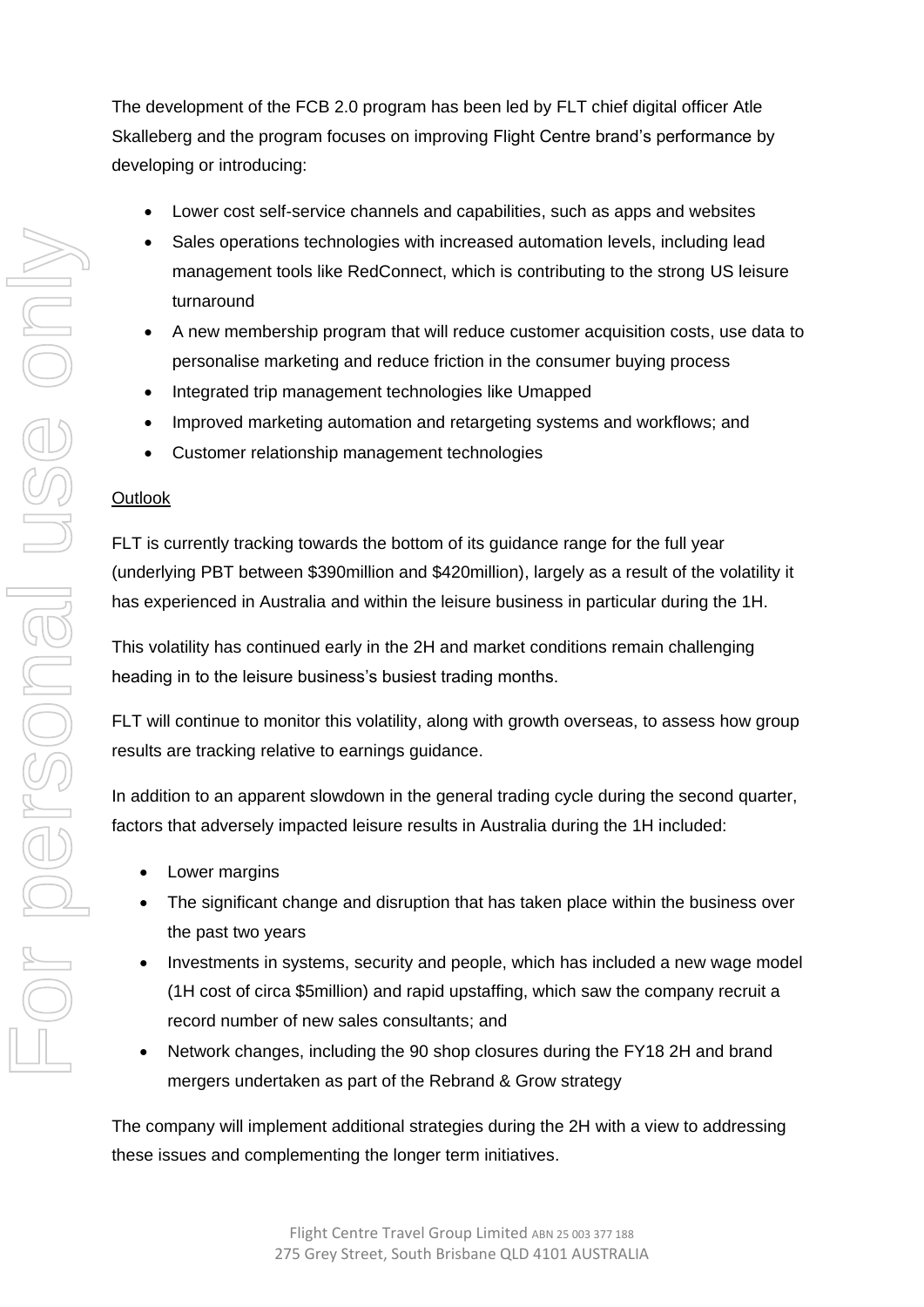These shorter term strategies include:

- Expansion in models and sectors that are currently performing well, including specialist Flight Centre businesses, online and home-based agents
- Building a stronger network by closing or relocating poorly performing or poorly located shops and by opening new shops in prime locations
- Lowering costs by slowing recruitment in a low revenue growth trading climate and after the record 1H of people growth and by reducing head office overheads; and
- Improving margins through better attachment, centralised pricing, sales of companyowned products and through a more disciplined sales approach

Globally, 1H trends are currently expected to continue, with FY19 results likely to be driven by the corporate travel businesses globally and by FLT's international businesses in general.

Corporate growth will, in part, be fuelled by new accounts won during the 1H. These wins amount to about \$600million in projected annual spend globally for the FCM business alone.

FLT's international businesses have started the 2H with strong momentum; following their record breaking 1H contributions, with the UK operation recording its largest ever monthly profit in January 2019 despite the ongoing Brexit uncertainty.

The company expects to make further progress towards its FY22 business transformation goals, relating to TTV growth, cost margin and net margin, as the year progresses.

TTV has, to date, exceeded the 7% annual growth target and underlying cost margins have again improved during the 1H.

The group's net margin is typically stronger during the 2H and is expected to increase in the future as the transformation program gains momentum and helps drive further growth.

While FLT has today announced plans to return surplus cash on its balance sheet to shareholders, it will continue to invest in growth initiatives.

FY19 capital expenditure is likely to be in the order of \$100million and will again be weighted towards system enhancements.

The company will also consider further merger and acquisition opportunities to complement organic growth, to fast-track growth in new sectors or to deliver new tools that enhance productivity or the customer experience.

"Our business is now truly global and continues to evolve across its three core divisions and across its key geographical divisions," Mr Turner said.